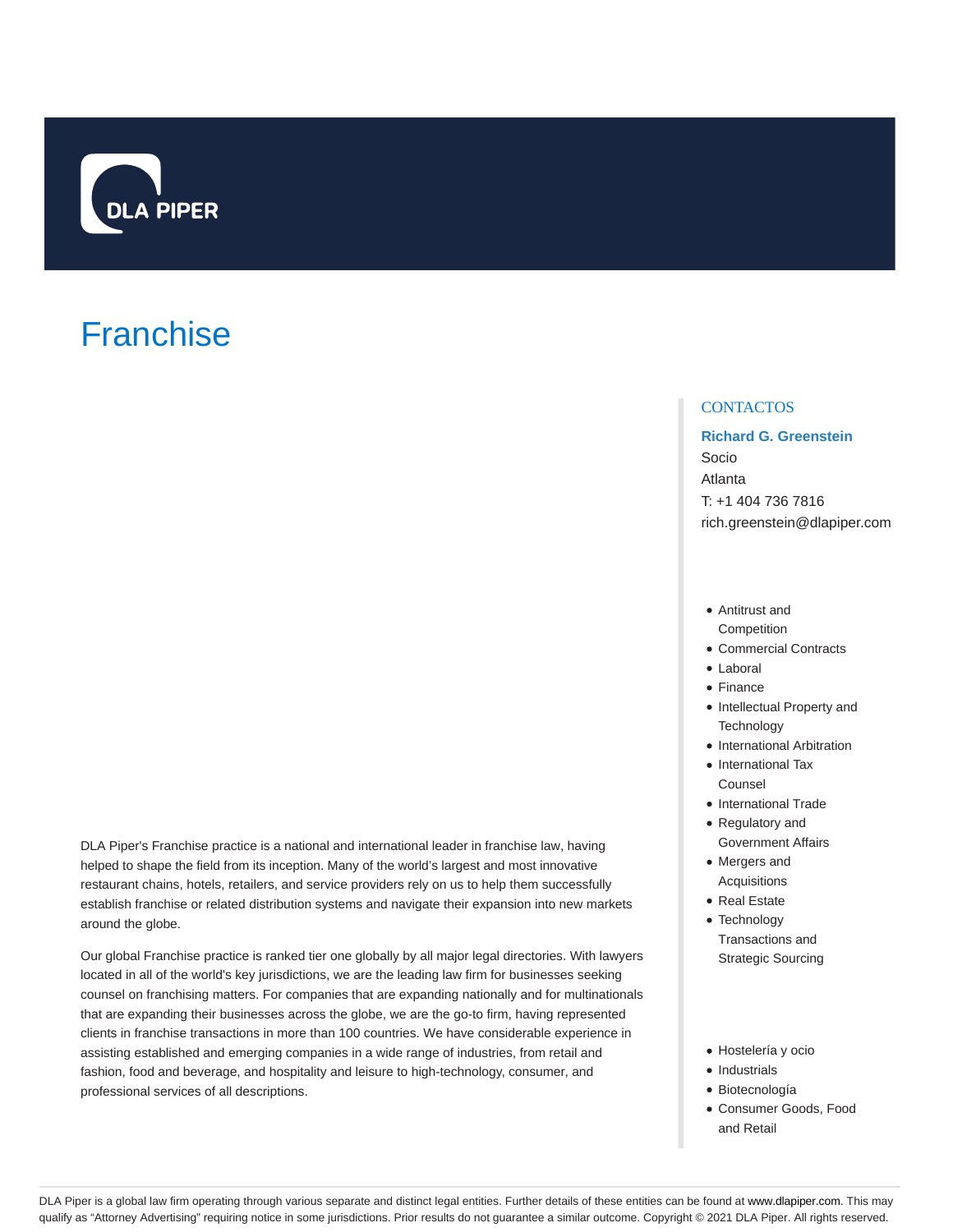## CAPABILITES **Technology**

- Structuring and documenting franchise programs
- Advising companies on structuring alternative distribution relationships that avoid regulation under franchise laws
- Preparing disclosure documents, counseling on applicable registration requirements and compliance with disclosure regulation
- Restructuring existing franchise relationships
- Franchise and dealership terminations and transfers and counseling on compliance with relationship regulation
- Representing franchise and distribution companies in litigation, arbitration, mediation and other alternative dispute resolution techniques
- Structuring advertising funds and developing advertising programs and materials
- Developing supply programs for franchisees
- Expansion into new markets through master franchising, area development relationships, joint ventures and other structures

## EXPERIENCE

- Act as franchise counsel to one of the world's leading oil and gas companies on matters relating to its domestic and international mini market chains, and handled the sale of a refinery and related distribution and retail assets in a \$2.5 billion transaction
- Representing a major hotel franchisor in connection with its international franchise operations in nearly 50 countries. This multijurisdictional project involved DLA Piper's franchise lawyers advising on local contractual and regulatory issues in each jurisdiction
- Continuing representation in all international franchise matters for global icon fashion retailer which, like some other US brands, does not franchise in the US but is exploring the franchising technique to expand rapidly outside the US
- Served as franchise counsel to a private equity firm in its acquisition of a portfolio of leading food service brands, including some of the leading consumer brands. Provided ongoing counsel for domestic franchise activities and international franchise expansion

#### **NOVEDADES**

## Publicaciones

**Employee and independent contractor classification: Still the top legal issue in franchising**

#### 30 March 2021

Franchising rests on a basic premise that franchisees are independent contractors and not employees.

**Understanding the OECD's guidance on the transfer pricing implications of the COVID-19 pandemic**

5 January 2021 A practical look at the new OECD guidance.

**Franchisor consolidations after COVID-19**

22 December 2020

Consolidations will continue in an opportunistic way, but will be moderated by a recognition that consolidation can be risky.

**Puerto Rico: El marco legal para el arbitraje**

DLA Piper is a global law firm operating through various separate and distinct legal entities. Further details of these entities can be found at www.dlapiper.com. This may qualify as "Attorney Advertising" requiring notice in some jurisdictions. Prior results do not guarantee a similar outcome. Copyright © 2021 DLA Piper. All rights reserved.